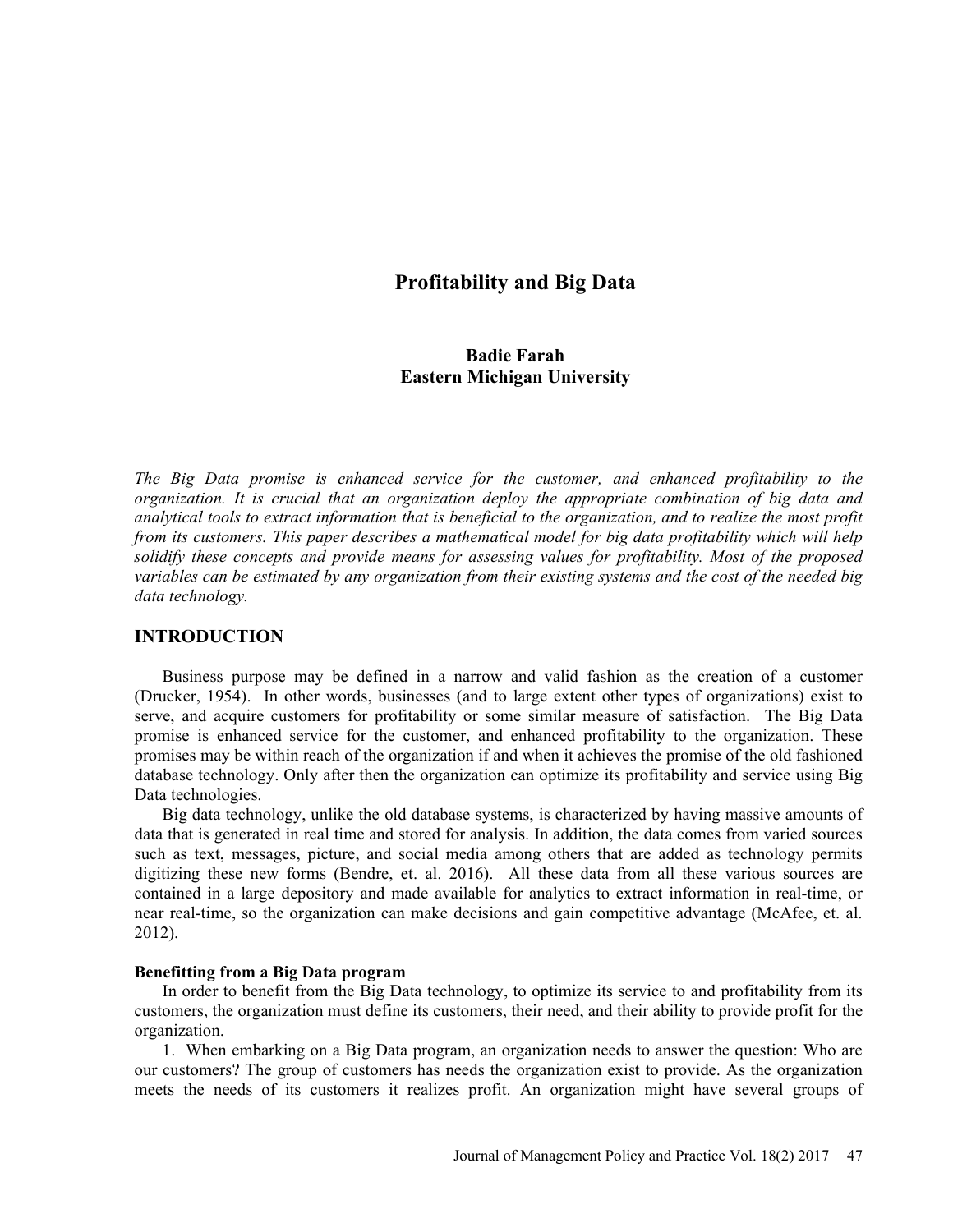customers each with unique needs, none the less, the organization must treat these groups as distinct in a certain way but related in others.

2. If our customers are willing to profit us, what do they expect in return from us? In other words, what value does the organization bring to its customers? That is the reason the customers are willing to associate with the organization and pay for its services.

3. What makes our association with our customers profitable? How can the organization maintain this profitable association for the long run? Profitability implies that what the organization earns from its customers is larger than the cost it incur in providing for the service. This also implies that the customers see the value of the service the organization provides and willing to pay more than the cost the organization incur in providing the service. As such, the organization must establish and maintain a working relationship that endures and provide profit.

Using profit analytical tools, that are available with Big Data technologies, to assess customer profit we can answer some of the questions posed above. The tools can answer what profit came from what customer. These profit entities, for all customers, can be displayed in a Profit and Loss statement for the organization from its customers. Other analytical tools may be used to augment Profit and Loss statement with other customer information to answer a number of questions. For example:

Big data allows for personalization of customer's needs, wants, and contribution to the profit of the organization (McGuire, et. al. 2015). The Profit Loss statement may be ordered according to the value of profit. Such that customers who contribute the most profit to the organization appear toward the top of the list. While customers that the organization loses money on appear at the bottom of the list. This kind of list provides a snapshot of the relative contributions of customers to the organization. So management can decide on incentives for their best customers, vs terminating associations with their costly customers. (Wired.com, 2017), (Mukherjee, et. al. 2016), (Cokkalingam, et. al.).

The analytical tools can further place the customers into segments according to their contribution to the profitability to the organization. Considering these segments management can discerned which segment provides the most profitable customers to the organization and which segment does not.

Furthermore, the organization may be able to characterize the evolution of customer's profitability over time during which the customer and the organization have a business relationship. In addition, the analytical tools may be used to ascertain the buying habits and service demands that have the desired impact on customer profitability, and how such an impact has materialized.

Measuring the profit contribution to the organization at the customer level assist the organization understanding of some customers' large contribution to the profitability of the organization. This understanding will lead to a number of data based decisions by management to improve the profitability of the organization. Some of these decisions are:

- Strategies and operational policies to achieve and/or enhance customers' loyalty and improve customers' retention.
- Strategies and operational policies to improve the return on investment of marketing initiatives.
- Strategies and operational policies to improve product design and services, pricing of products and services, and of positioning the organization in the market place with respect to its products and services.
- Strategies and operational policies to design customer service polices and processes to avoid losing valued customers because of poor service. It is highly probable that customers which produce great profitability to the organization will go somewhere else after an instance of bad service. The organization cannot afford such a mishap. The various segment of customers contribute to the profit of the organization in different magnitude. Therefore, service should be designed to accommodate the various segments of customers. For this reason big data with the appropriate analytical tools may provide for enhanced market segmentation.

The success of the organization is dependent on the accuracy of measurements of the revenues and costs of customers on their individual level. This process is prescribed by mathematically modeling the revenues and costs attributed to each individual customer. Big Data doesn't change the necessity of having accurate mathematical models. However, it does add more possibilities including speed of analysis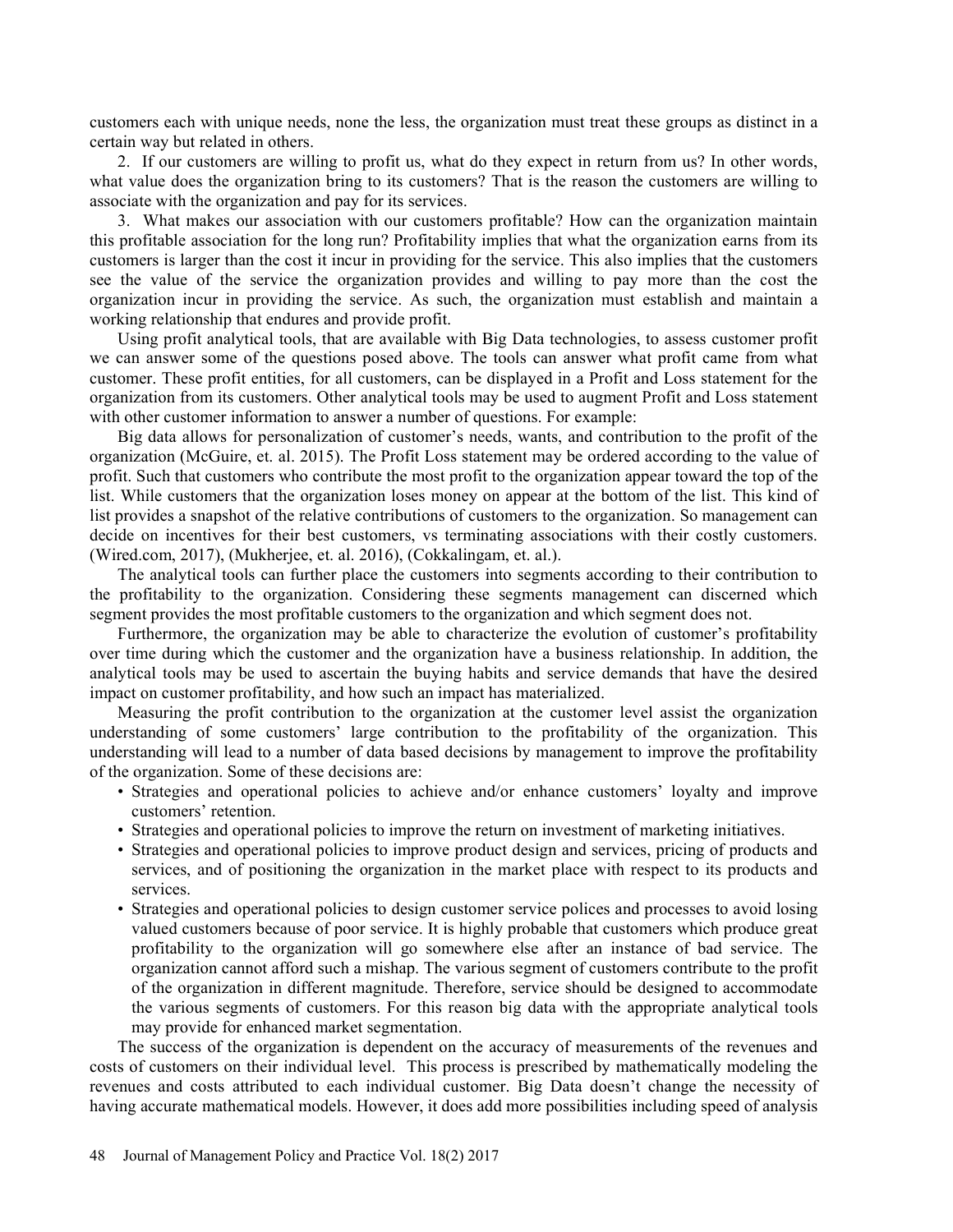and granularity of measurements. This will lead to more accuracy of measuring customers' contribution to the revenue and costs of the organization. The granularity of measurements will assist the organization in basing its decisions on information obtained from customers' behavior while interacting with organization. These fact-based decision will lead to orient the organization toward more profitable decisions (McGuire, et. al., 2015).

Therefore, integrating accurate mathematical modelling that measure cost and revenue on the individual level with big data technology will lead to better decision on the part of the organization. This is the result of the organization's ability to predict customers' behavior and deploy strategies and operational polices to improve its profit. None the less, the organization needs to assess its return on investment of a big data program using mathematical modeling (Farah, 2017).

## Possible Benefits from Big Data

In the following paragraphs we discuss some of the possibilities that big data can provide the organization when it comes to enhancing its profitability:

1. Customer profit may be used as a variable to predict the future of value of the relationship between the customer and the organization. Furthermore, profit may be used to evaluate certain operational policies that are put in practice to enhance the future profitability of customers. In other words, the organization can evaluate the return on investment of some of their customers' operational policies.

2. Marketing has been, for a longtime, dependent on customer segmentation. This segmentation has been related to variables such as geographic locations of customers, level of income, sex, and age. Big data offers many more variables to carry out a much more detailed analysis in higher dimension than what has been done recently (McGuire, et. al., 2015). Variables such as customer sentiment, motivation, behavior, and beliefs can be obtained from the massive data that is collected by organization from their own websites or from social media. A more elaborate customer profile, based on many variables, can be constructed using analytical tools paired with big data. What variables to use, and with what analytical tools, are dependent on the model constructed by the organization which is a reflection of its current needs and strategies?

3. Needless to say that the organization profitability is greatly impacted by customers' experience while dealing with the organization. The organization might be able to mitigate any bad experience only if it can identify it preferably before it takes place. One step in that direction is measuring customers experience with the organization. Operationally that implies that measures of customers' experience need to be identified, and methodology to carry out these measurements need to be developed and implemented. Big data -- with all the possibilities of sensor data, text, and social data -- and appropriate analytical tools may provide customers' experience measurement with such a methodology. The complimentary part of this methodology is to relate customers' experience, as measured, to programs to reward customers' loyalty and profitability.

It is crucial that an organization deploy the appropriate combination of big data and analytical tools to extract information that is beneficial to the organization. This information provides the necessary insight to design strategies and operational processes to realize the most profit from its customers. An organization might benefit from the experience of others by sharing such strategic knowledge when available. Otherwise, such an exercise need to be carried out by its own staff.

## A Mathematical Model for Big Data Profitability

A mathematical model for big data profitability will help solidify the above discussed concepts and provide means for assessing values for profitability. Most of the proposed variables can be estimated by any organization from their existing systems and the cost of the needed big data technology; the remainder of the variables will be assessed by a task force set by the organization to carry out this project.

Let **P** denote the total profit the organization will realize after the big data program is implemented. Let **PBD** denote the profit resulting from deploying a big data program. Let **PI** denote the initial profit without the big data program. Let CBD denote the cost of the big data program, and let  $\text{CBD}_0$  be the total investment costs (initial costs) in contemplating the deployment of big data program. This initial costs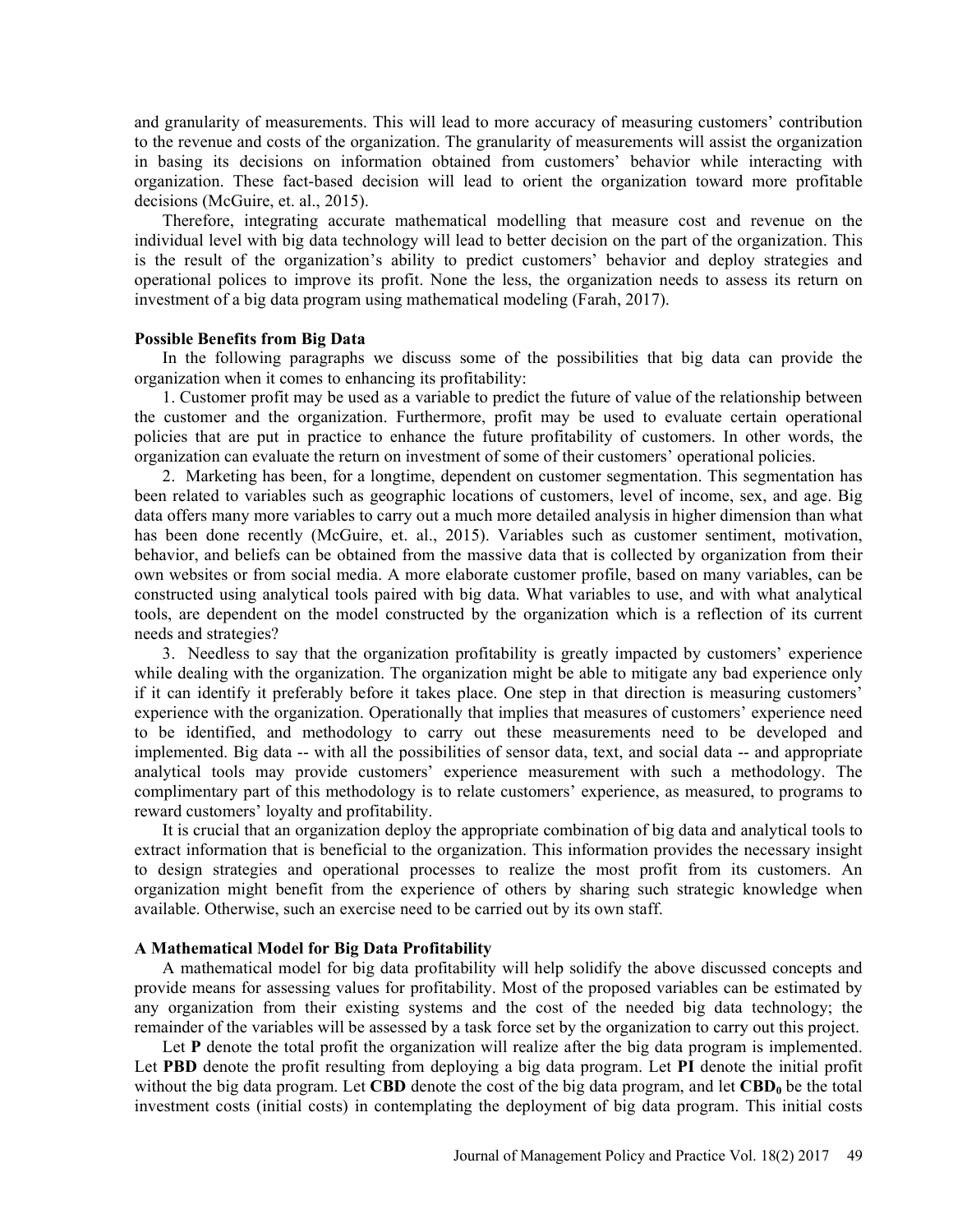represent the seed money that the organization commit to study the feasibility of a big data program. The feasibility study may, or may not, recommend to continue the development of such a program.

$$
P = PBD + PI - CBD - CBD_0 \tag{1}
$$

PBG most likely is not known with certainty, therefore a probability distribution function of the likelihood of realizing such a profit need to be estimated. The probability distribution will allow the organization to compute an expected value of profit after the big data program is implemented. Let  $P_i$ denote the probability that the organization will realize  $\text{PBD}_i$ , for  $i = 1, 2, ..., n$ 

$$
PBD = \sum PBD_i * P_i \qquad \text{for } i = 1, 2, ..., n
$$
 (2)

If the organization believe that their cost of implementing the big data follows the same distribution; the estimate of the expected value of the cost of the big data program is given in the following equation.

$$
CBD = \sum CBD_i * P_i \quad \text{for } i = 1, 2, ..., n
$$
 (3)

Therefore, equation (1) may be rewritten as,

$$
\mathbf{P} = \sum \mathbf{PBD}_i \cdot \mathbf{P}_i + \mathbf{PI} - \sum \mathbf{CBD}_i \cdot \mathbf{P} \mathbf{i} - \mathbf{CBD}_0 \quad \text{for } i = 1, 2, n
$$
 (4)

The decision to implement, or not, a big data program may depend on the following relation being true or not:

$$
P \geq PI \tag{5}
$$

If equation (5) is true then the organization might profit from the big data program. If not, then there is no monetary benefit from the big data program. Because of the estimates used in the above formulas, a sensitivity analysis might prove beneficial in solidifying the decision that the organization will be taking.

#### Special Cases

If the profit and cost of a big data program is known with certainty, then  $P_i = 0$  for all i except one where  $P_i = 1$ . Equation (4) becomes:

$$
P = PBDi + PI - CBDi - CBD0 for i where Pi = 1
$$
 (6)

If  $P_i = 0$  for all i, which implies that the proposed big data program does not contribute to the profitability of the organization, then equation (4) becomes:

$$
P = PI \tag{7}
$$

If  $Pi = 1/n$  where **n** is the possible number of values for i, which implies that all estimates of profit and cost of the big data program, will be realized with equal probability, then equation (4) becomes:

## $P = 1/n * \sum (PBD_i - CBD_i) + PI - CBD_0$  (8)

The organization should be able to compute ROI on the big data program, and then compare it to other programs undertaken by the organization. Other financial performance measures may also be calculated and used in finalizing the decision about implementing a big data program.

$$
ROI = 100 * [(\Sigma PBD_i - \Sigma CBD_i) - CBD_0] / [\Sigma CBD_i + CBD_0] for i = 1, 2, ..., n
$$
 (9)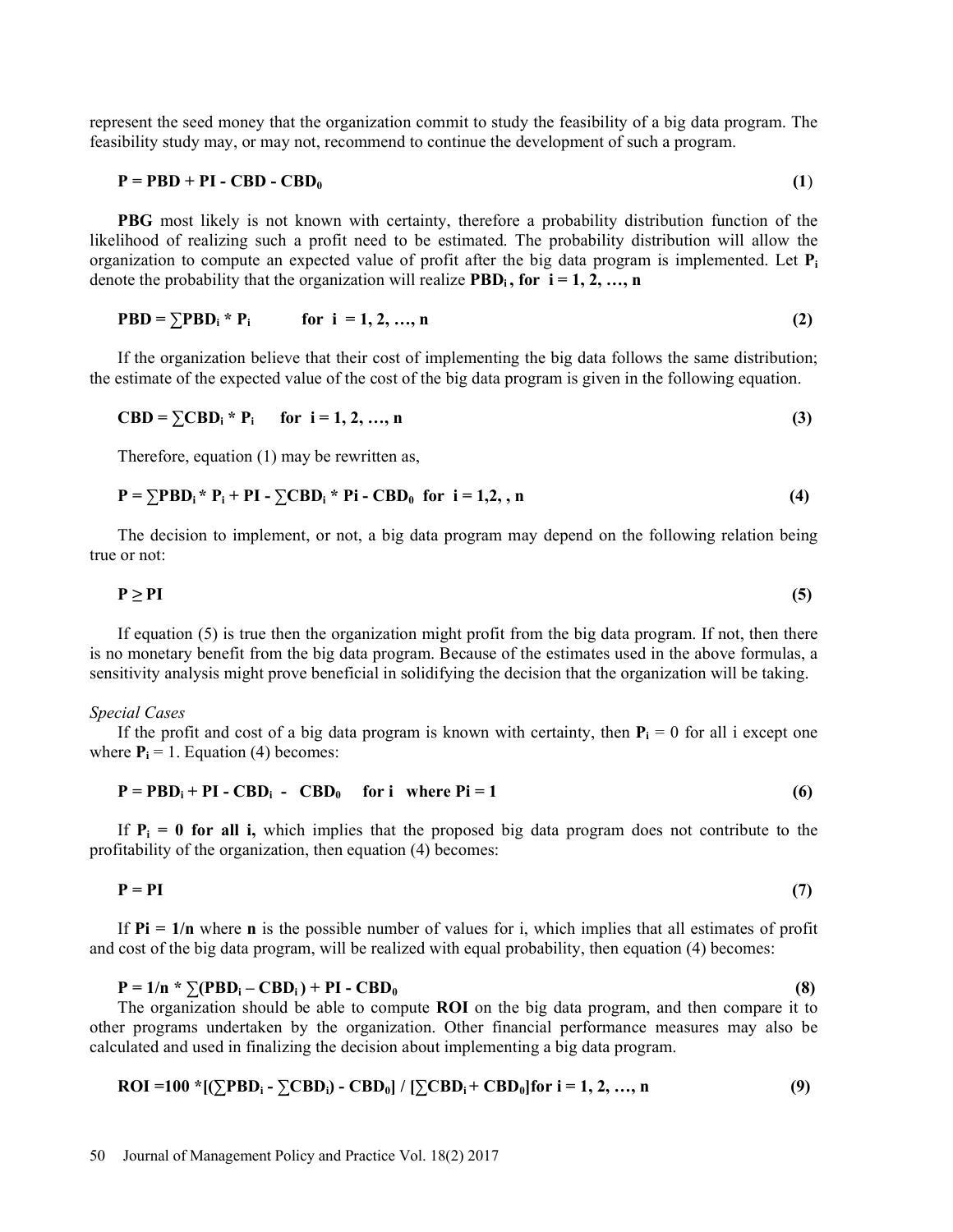Another financial metric the organization might use is the Rate of Return RR. The RR value is then compared to the RR acceptable to the organization.

$$
RR = 100 \times (P - PI)/PI \tag{10}
$$

$$
RR = 100 * (\sum PBD_i * P_i - \sum CBD_i * Pi - CBD_0) / PI \quad \text{for } i = 1, 2, ..., n
$$
 (11)

This is the return over a single period of time, say one year. Where P is the final value of the profit, and PI is the initial value of the investment at the beginning of the year.

Yet another financial measure is the Internal Rate of Return IRR. Using the above given variables IRR is expressed in equation (9).

$$
NPV = \sum [\sum (PBD_i - CBD_i)t / (1 + R)^{**} t] - CBD_0 \text{ for } i = 1, 2, ..., n; t = 1, 2, ..., T
$$
 (12)

Where NPV is the Net Present Value of all cash flows from the deployment of big data project over T periods of time.  $\sum (PBD_i - CBD_i)$ t is the net cash flow during period t. R is the discount rate. And  $CBD_0$ represent the total investment costs in contemplating the deployment of big data program.

In equation (9) we set NPV to zero (the definition of  $\bf IRR$ ) and solve for  $\bf R$ . The result is the IRR for investing in the big data program. So equation (9) becomes:

$$
0 = \sum [\sum (PBD_i - CBD_i) t / (1 + R)^{**} t] - CBD_0 \text{ for } i = 1, 2, ..., n; t = 1, 2, ..., T
$$
 (13)

Special Cases

For a single period of time; that is  $T = 1$ , and initial cost for developing the big data; equation (13) becomes:

$$
0 = \sum (PBD_i - CBD_i) / (1 + R) - CBD_0, \text{ for } i = 1, 2, ..., n
$$
 (14)

$$
CBD_0 = \sum (PBD_i - CBD_i) / (1 + R), \text{ for } i = 1, 2, ..., n
$$
 (15)

$$
(1 + R) * CBD0 = \sum (PBDi - CBDi), for i = 1,2,...,n
$$
 (16)

$$
\mathbf{R} = \left[ \sum (\mathbf{PBD}_i - \mathbf{CBD}_i) - \mathbf{CBD}_0 \right] / \mathbf{CBD}_0, \text{ for } i = 1, 2, ..., n \tag{17}
$$

$$
\mathbf{R} = \left[ \sum (\mathbf{PBD}_i - \mathbf{CBD}_i) \right] / \mathbf{CBD}_0 - 1, \text{ for } i = 1, 2, \dots, n \tag{18}
$$

## Estimating the Values of PI, PBD, and CBD

The organization needs to estimate values for the variables **PI, PBD**, and **CBD**. The value of  $\mathbf{CBD}_0$ is, most likely, known with certainty; that is seed money allocated to study the feasibility of a big data program. The more accurate the estimates are the closer to reality the decision of implementing, or not, the big data program will be.

PI may be calculated by using existing software that are available. A number of software, available in the market, allow the organization to calculate the cost and revenue on the customer level. However, estimating PBD and CBD with reasonable accuracy could be more challenging. Using the appropriate analytical tools and a comprehensive data collection program, the organization should be able to produce quality estimates of these variables. The value of these variables can also be updated by the emergence of new tools and more data. Therefore, over time the values of PBD and CBD become more accurate leading to a more predictive power of the above described model.